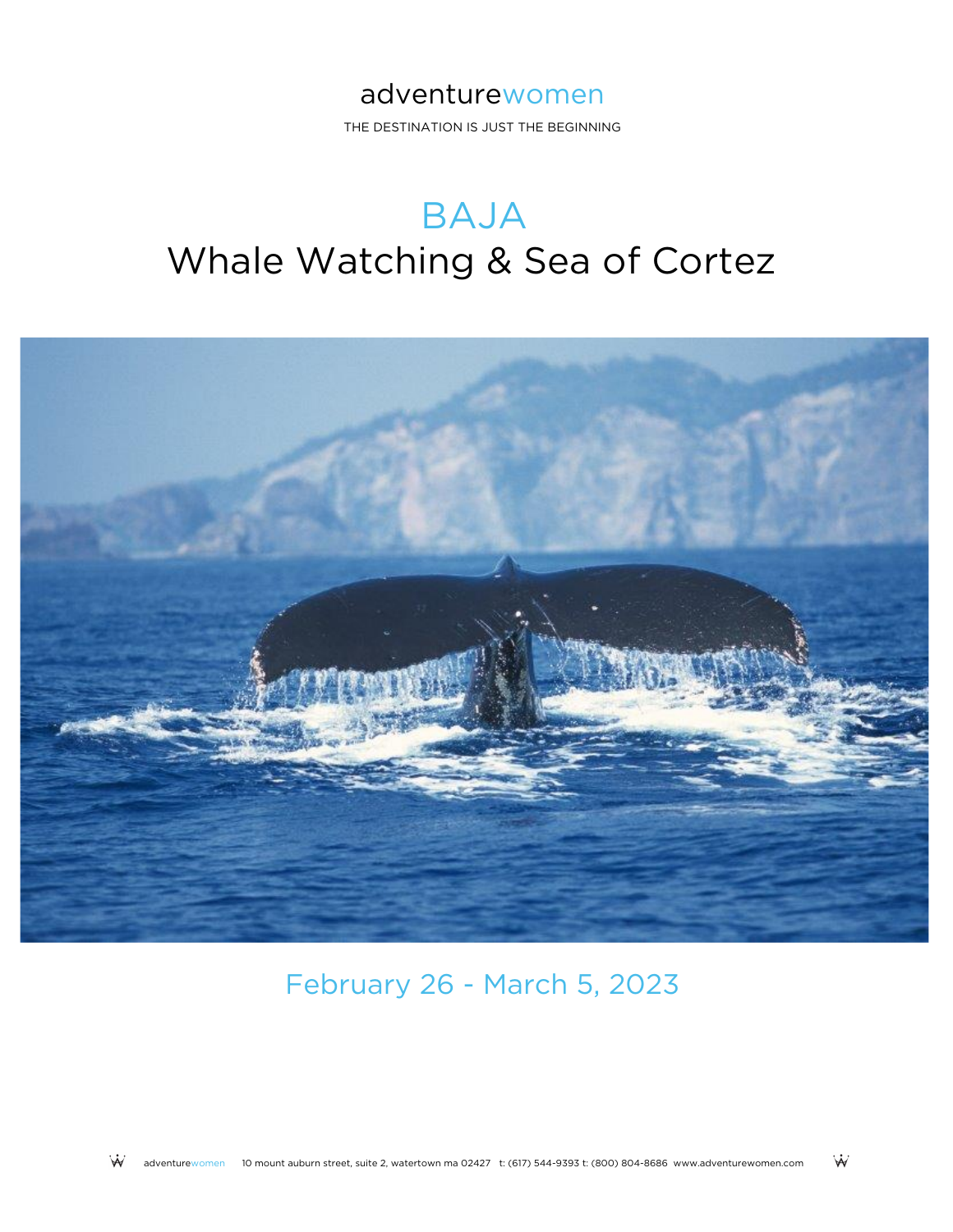### adventurewomen

THE DESTINATION IS JUST THE BEGINNING

# BAJA

## Whale Watching & Sea of Cortez

### TRIP HIGHLIGHTS

- ► Interact with the gray whales who migrated 6,000 miles to mate and give birth in Magdalena Bay on the Pacific Ocean
- ► Get "up close and personal" with a sea lion underwater while swimming and snorkeling in Baja's warm waters
- ► Learn how to make delicious Mexican cuisine from a talented Mexican "Maistro" using fresh local produce and seafood
- ► Get active in Baja with hiking, kayaking, paddle boarding, and snorkeling while staying on a remote beach in the Sea of Cortez

## TRIP ROUTE

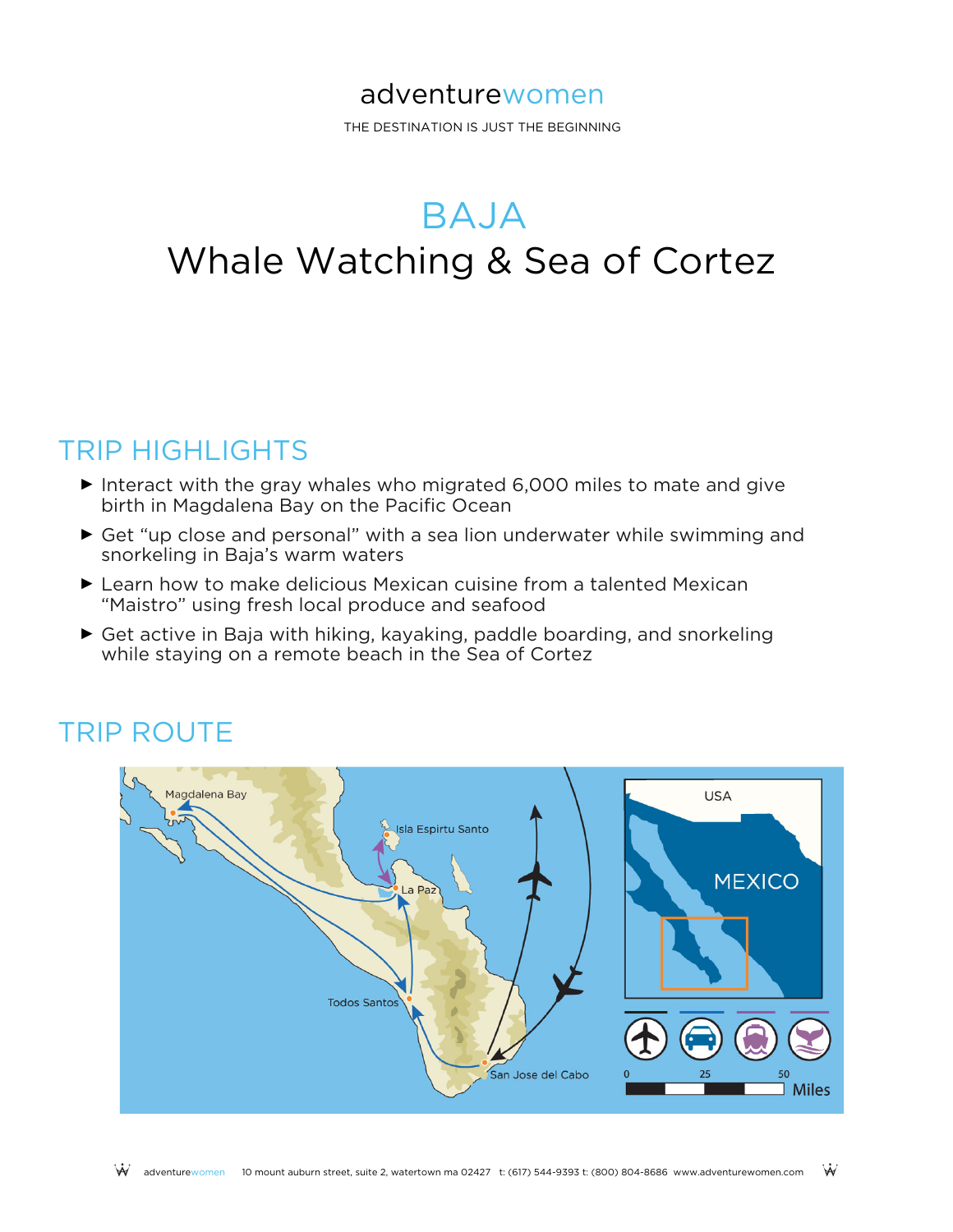### adventurewomen

THE DESTINATION IS JUST THE BEGINNING

## BAJA Whale Watching & Sea of Cortez

### QUICK VIEW ITINERARY

- Day 1 arrive in Todos Santos, welcome dinner
- Day 2 surfing lesson, Mexican cooking class
- Day 3 kayak or stand up paddle board, stay on a secluded beach
- Day 4 snorkel with sea lions, relax, and enjoy the wilderness
- Day 5 drive to Magdalena Bay, afternoon whale watching
- Day 6 full day of whale watching, nature walk at camp
- Day 7 morning whale watch, drive to Todos Santos, farewell dinner
- Day 8 depart Baja

### ACTIVITY LEVEL

Active

### TRIP PRICE

Main Trip: \$4,395 Optional Single Accommodations: \$950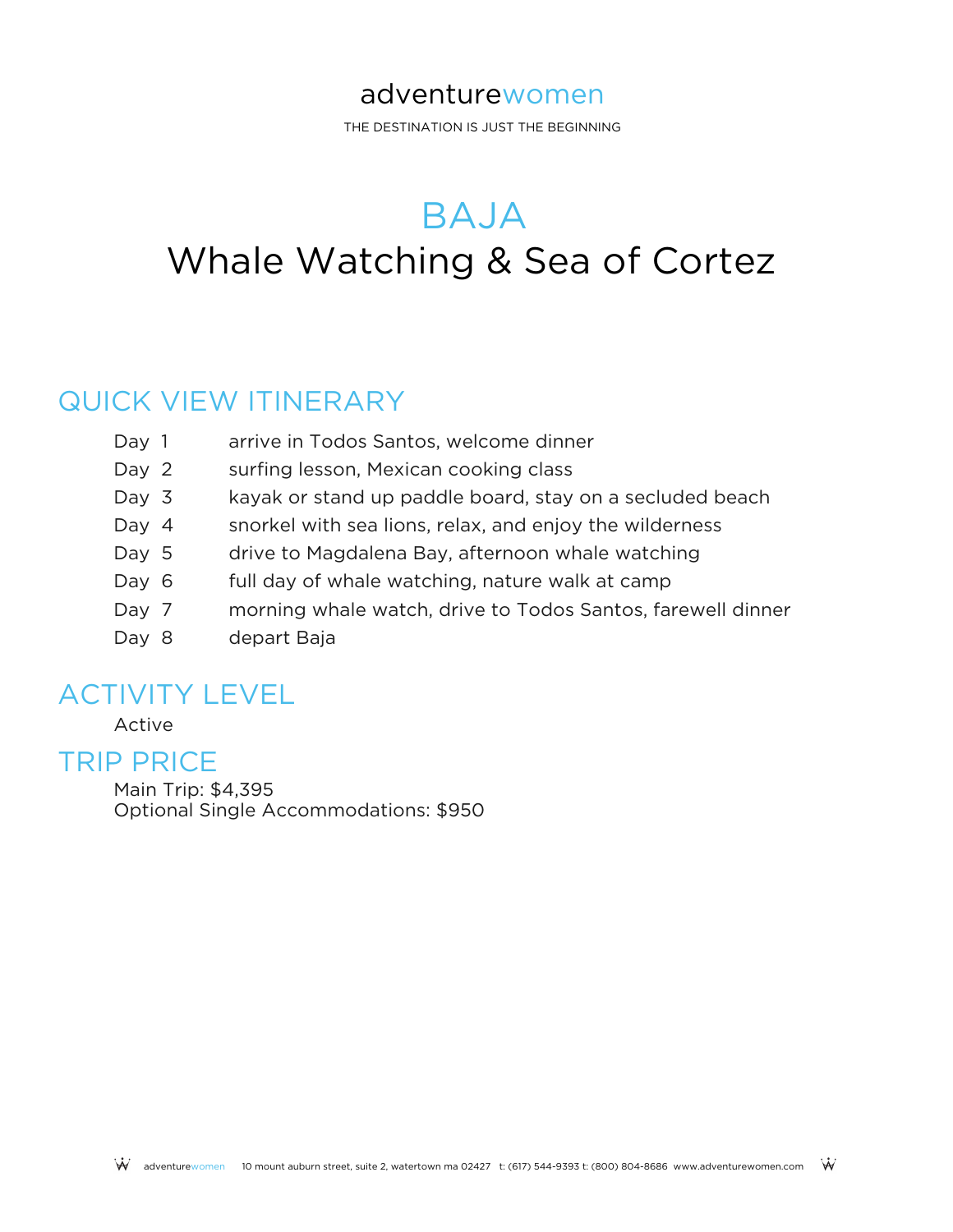> DAY<sub>1</sub> **Sunday** 2/26/23

## BAJA Whale Watching & Sea of Cortez

■ ■ ■ ■ ■ ■ ■ ■ ■ ■ ■ ■ ■ ■ ■ ■ ■ ■ ■ ■

### Arrive Todos Santos

Welcome to Baja, AdventureWomen! Bordered by both the wild Pacific Ocean and the protected Sea of Cortez, this finger-like desert peninsula is a haven for exotic plants, birds, and animals (both terrestrial and marine) and is home to friendly and welcoming people.

Over your eight days in Baja, you'll get to know your expert Mexican guide, who will help you learn about local traditions and foods, as well as about the local wildlife and even the best way to interact with sea lions underwater. You are also accompanied by an AdventureWomen Ambassador, committed to helping make your experience a fun and personally rewarding adventure, and cheering you on as you reach beyond your comfort zone to take on new challenges in your own unique way!

| Arrival     | Arrive at San Jose del Cabo Airport (SJD) today                                                                                                                                                                   |
|-------------|-------------------------------------------------------------------------------------------------------------------------------------------------------------------------------------------------------------------|
| Information | before 3:00pm.                                                                                                                                                                                                    |
| Pick-up and | You will be picked up at the San Jose del Cabo                                                                                                                                                                    |
| Transfer    | airport by your guide and transferred to your hotel.                                                                                                                                                              |
|             | You will receive specific instructions on the exact<br>meeting location about a month prior to your trip.<br>The Cabo airport is very busy, but<br>Adventure Women will make sure you know where<br>you're going! |
| Welcome     | Get to know your guide, your Adventure Women                                                                                                                                                                      |
| Dinner      | Ambassador, and your fellow travelers over a                                                                                                                                                                      |

delicious welcome dinner this evening.

Accommodations Los Colibris Casitas

Meals Included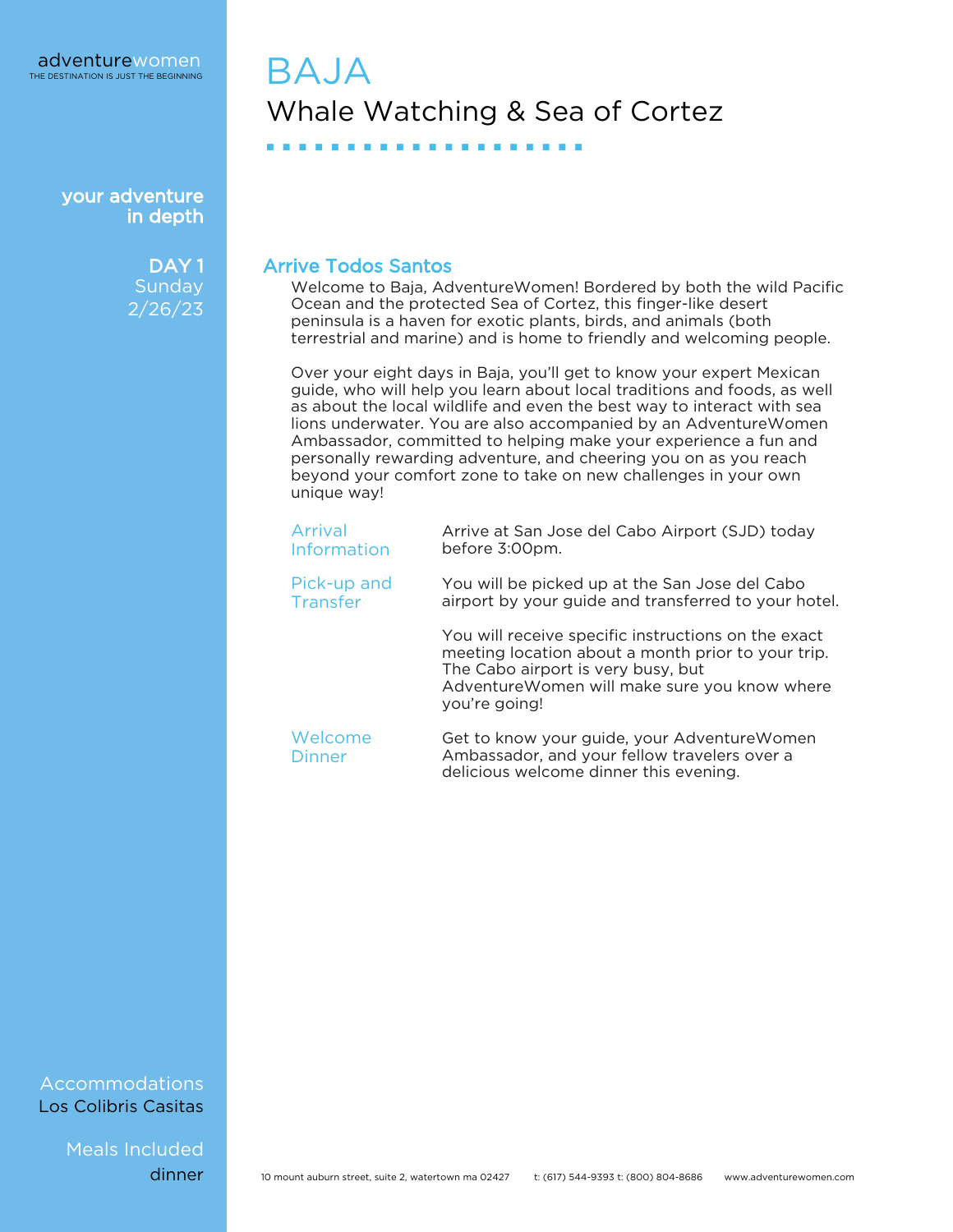> DAY<sub>2</sub> Monday 2/27/23

## BAJA Whale Watching & Sea of Cortez

■ ■ ■ ■ ■ ■ ■ ■ ■ ■ ■ ■ ■ ■ ■ ■ ■ ■ ■ ■

#### Todos Santos

Todos Santos is an undiscovered gem, backdropped by the Sierra de Laguna Mountains and rimmed with gorgeous beaches and lush gardens. It's an official Pueblo Magico, one of Mexico's 50 off-thebeaten-path towns known for their "magical ambiance."

| <b>Breakfast</b>                       | Start off your first day with a terrific Mexican<br>breakfast prepared by Los Colibris Chef Iker Algorri.                                                                                                |
|----------------------------------------|----------------------------------------------------------------------------------------------------------------------------------------------------------------------------------------------------------|
| <b>Tortilla-Making</b><br><b>Class</b> | Start your tortilla-making lesson right after<br>breakfast to ensure that there are plenty of tortillas<br>on hand for your cooking class tonight.                                                       |
| <b>Surfing Lesson</b>                  | Take a surfing lesson today. No experience? No<br>problem! Your instructors guarantee that you will<br>stand up - at least for a moment - during your very<br>first lesson.                              |
| <b>Cooking Class</b>                   | Take a Mexican cooking class this evening. Start<br>your class by learning to make the perfect<br>margarita. Make sure you pay attention as you learn<br>from the chef - you are making your own dinner! |

#### Accommodations Los Colibris Casitas

Meals Included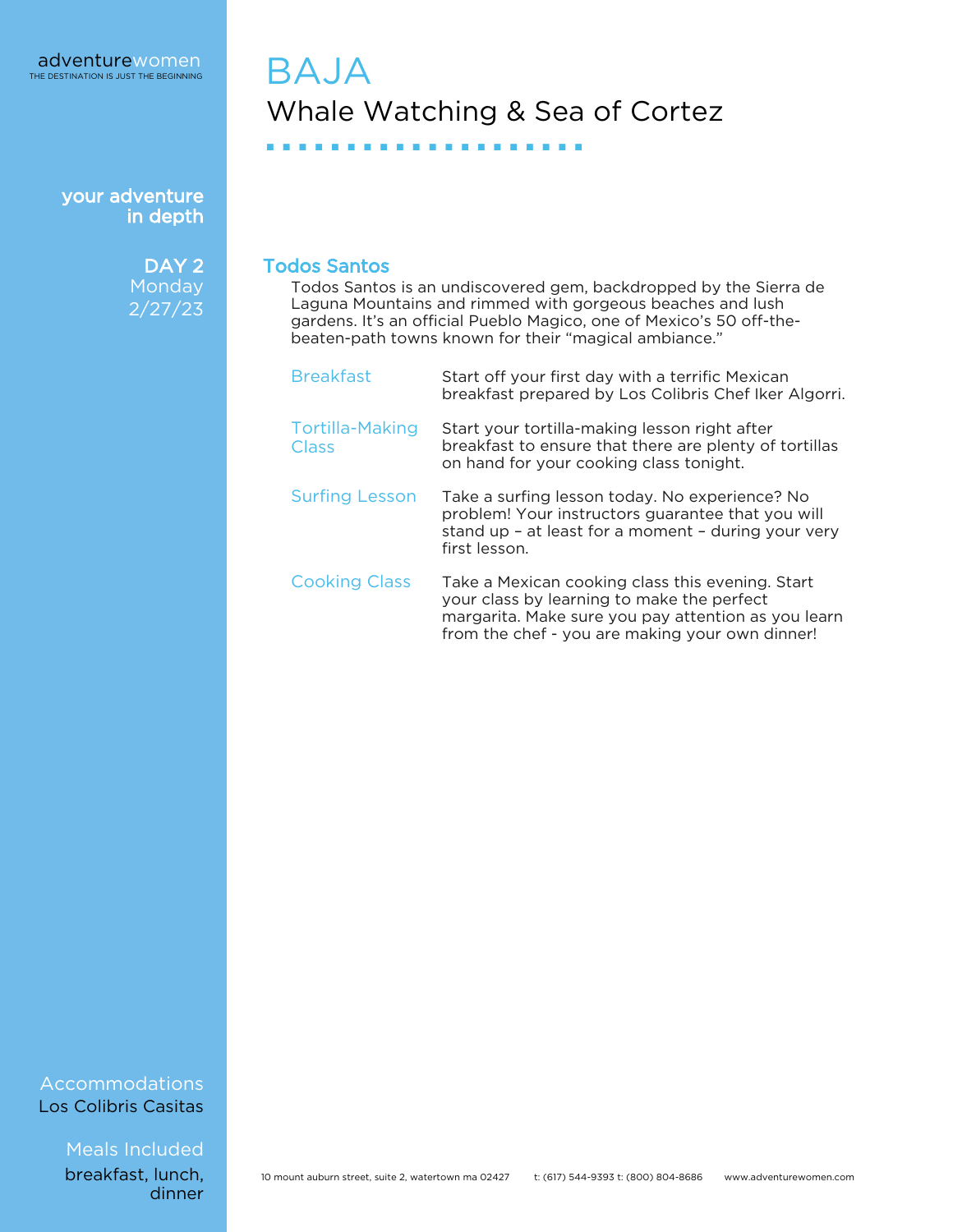> DAY<sub>3</sub> **Tuesday** 2/28/23

## BAJA Whale Watching & Sea of Cortez

### Todos Santos to Isla Espiritu Santo

■ ■ ■ ■ ■ ■ ■ ■ ■ ■ ■ ■ ■ ■ ■ ■ ■ ■ ■ ■

Espiritu Santo National Park in the Sea of Cortez is part of a UNESCO World Heritage Site and is one of the best marine life viewing destinations in the world. Whales, dolphins, whale sharks, sea turtles, manta rays, and plenty of beautiful tropical fish call the surrounding waters home, while a terrific range of bird species including Bluefooted Boobies, Reddish Egrets, Great Blue Herons, and Yellow-footed Gulls frequent the island's skies and shores. The island itself is stunning, with magnificent towering cliffs, spectacular sandy bays, amazing lava rock formations, and rock art left by the now-extinct Guaycura and Pericu Indians.

| Travel to Isla<br><b>Espiritu Santo</b> | Drive to La Paz, stopping to try on your wet suit and<br>get your snorkeling gear. From La Paz, you will get<br>on a boat for your 60-minute ride to your exclusive<br>camp on the beach. Wear your bathing suit this<br>morning, just in case there is a chance to swim along<br>the way! |
|-----------------------------------------|--------------------------------------------------------------------------------------------------------------------------------------------------------------------------------------------------------------------------------------------------------------------------------------------|
| Afternoon<br><b>Activities</b>          | Spend your afternoon kayaking or stand up paddle<br>boarding exploring hidden lagoons and desert<br>beaches.                                                                                                                                                                               |
| Happy Hour                              | Enjoy the sunset with your group as you sip a cold<br>drink and sit with your toes in the sand.                                                                                                                                                                                            |

#### Accommodations Baja-Stayle Beach

Meals Included **Glamping**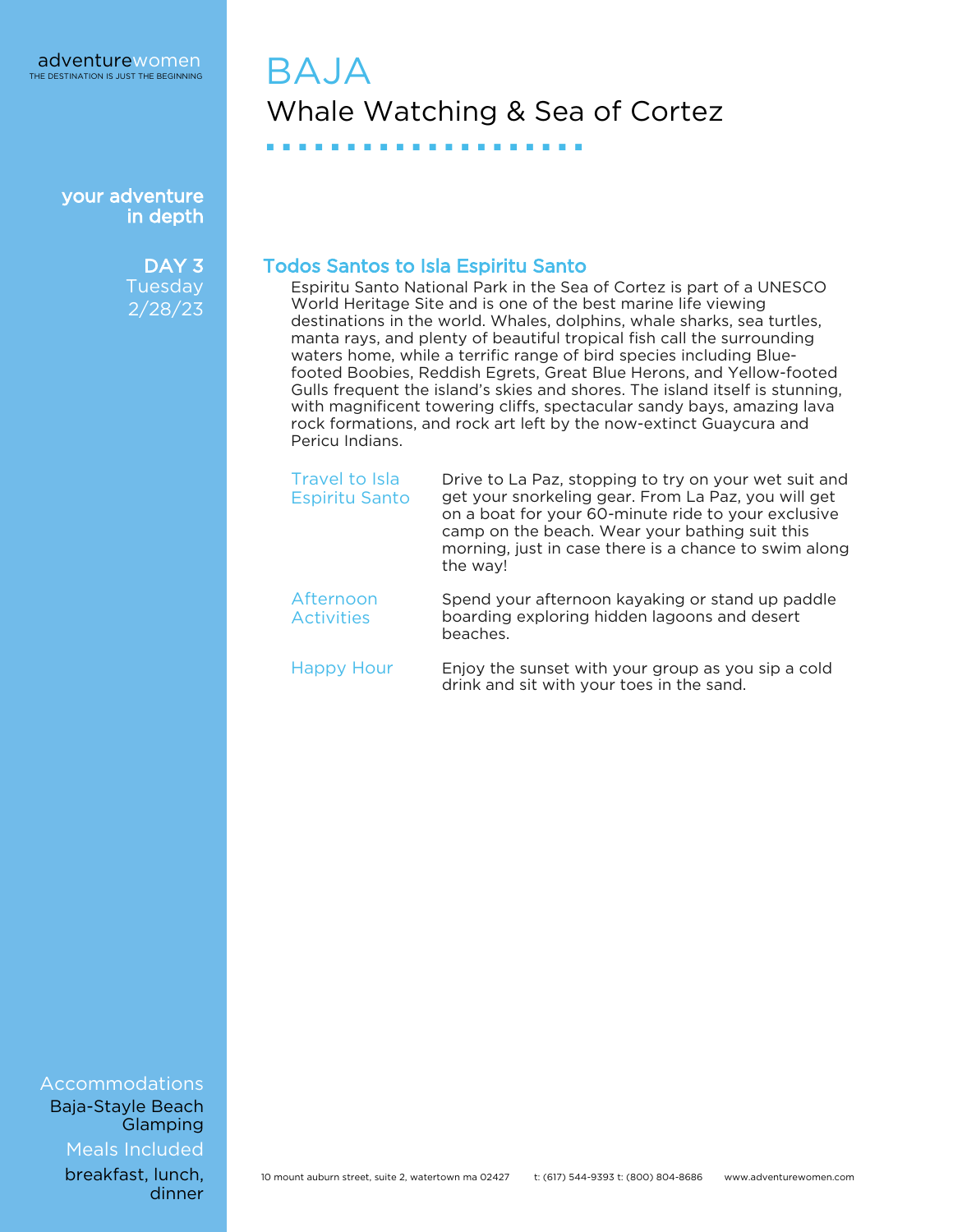> DAY<sub>4</sub> Wednesday 3/1/23

## BAJA Whale Watching & Sea of Cortez

■ ■ ■ ■ ■ ■ ■ ■ ■ ■ ■ ■ ■ ■ ■ ■ ■ ■ ■ ■

### Isla Espiritu Santo

Jacques Cousteau once called the Sea of Cortez "the aquarium of the world" and "the Galapagos of North America." About 39 percent of the world's marine mammal species and 70 percent of the world's marine cetacean species live or migrate through here, making this region one of the planet's most bio-diverse ecosystems.

| Swimming with<br>Sea Lions | Swimming with sea lions is magical, with<br>unforgettable nose-to-nose encounters. Grab some<br>provided snorkeling gear and jump in with them. |
|----------------------------|-------------------------------------------------------------------------------------------------------------------------------------------------|
| Dinner                     | Enjoy a dinner from the camp kitchen and a relaxing<br>night on the beach. Share stories about your                                             |

experiences with the curious sea lions earlier today.

Accommodations Baja-Stayle Beach Glamping

Meals Included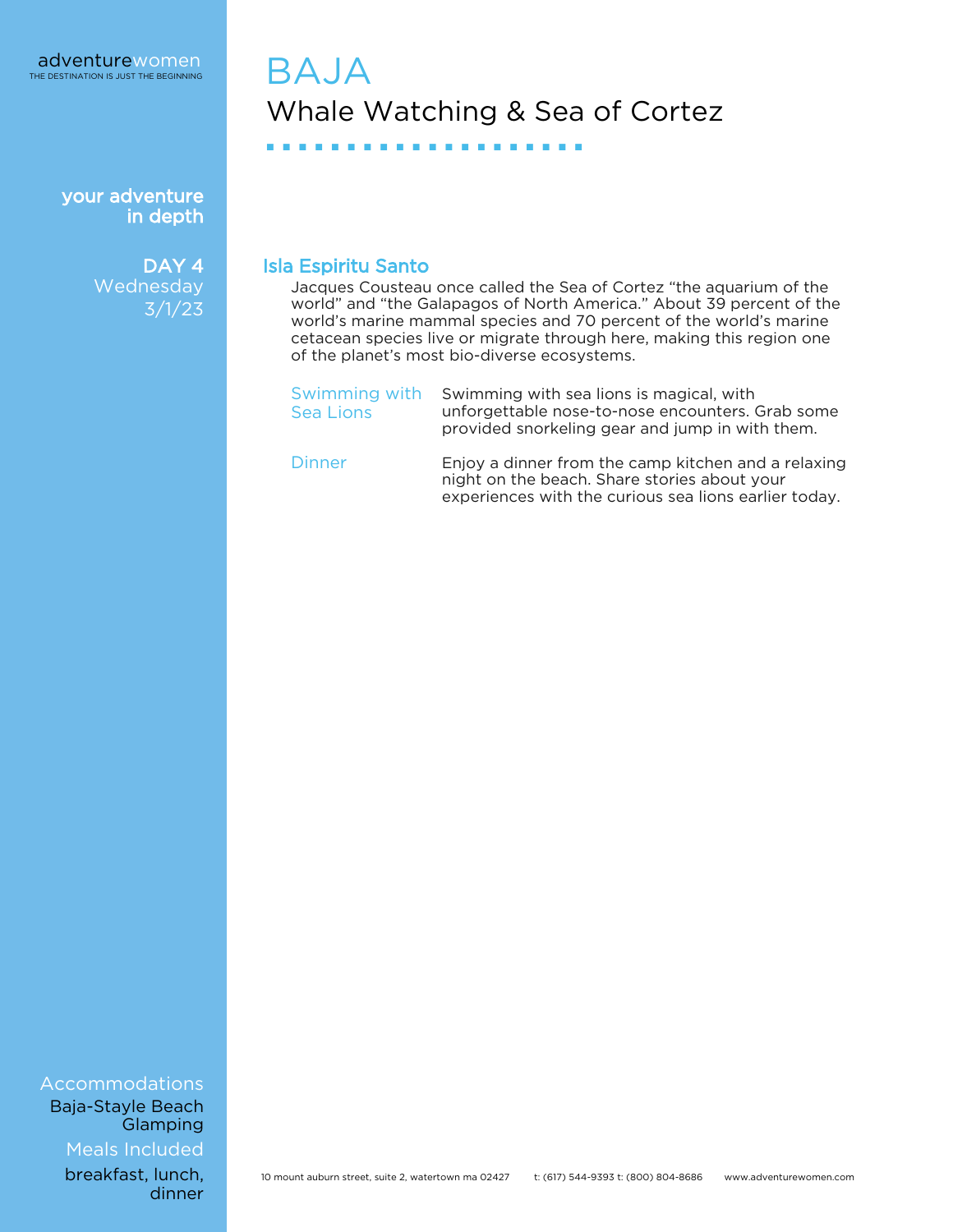> DAY<sub>5</sub> **Thursday** 3/2/23

## BAJA Whale Watching & Sea of Cortez

■ ■ ■ ■ ■ ■ ■ ■ ■ ■ ■ ■ ■ ■ ■ ■ ■ ■ ■ ■

### Isla to Magdalena Bay

Magdalena Bay is the largest wetlands ecosystem on the west coast of Baja and one of the most important in North America. It has mangrove forests, barrier beaches, and sand dune islands, all of which contribute to the incredible scenery and biological diversity of the area. The Bay is also the prime calving ground for the gray whale, and between January and March it is possible to see – and often touch – a large number of whales, including mothers and calves.

| Depart Isla<br><b>Espiritu Santo</b> | Depart your beautiful camp by boat for La Paz.<br>Once you arrive in La Paz, drive about five hours to<br>Magdalena Bay, enjoying a picnic lunch along the<br>way. This is a long drive, but Magdalena Bay is the<br>premiere place to see the migration of gray whales. |
|--------------------------------------|--------------------------------------------------------------------------------------------------------------------------------------------------------------------------------------------------------------------------------------------------------------------------|
| Whale<br>Watching                    | Enjoy a few hours of whale watching on your way to<br>the beach that you'll call home for the next few<br>nights.                                                                                                                                                        |
|                                      | This camp will have safari-style tents, but the tents<br>are a bit more rustic, with cots and sleeping bags<br>since the location is even more remote than your<br>last camp!                                                                                            |
| Evening at<br>Camp                   | Once you settle in at camp, go on a guided nature<br>walk to explore your surroundings. This evening you<br>can relax with your group on the beach, and if<br>you're lucky, observe whales from the shore.                                                               |

### Accommodations

Meals Included Camping in Magdalena Bay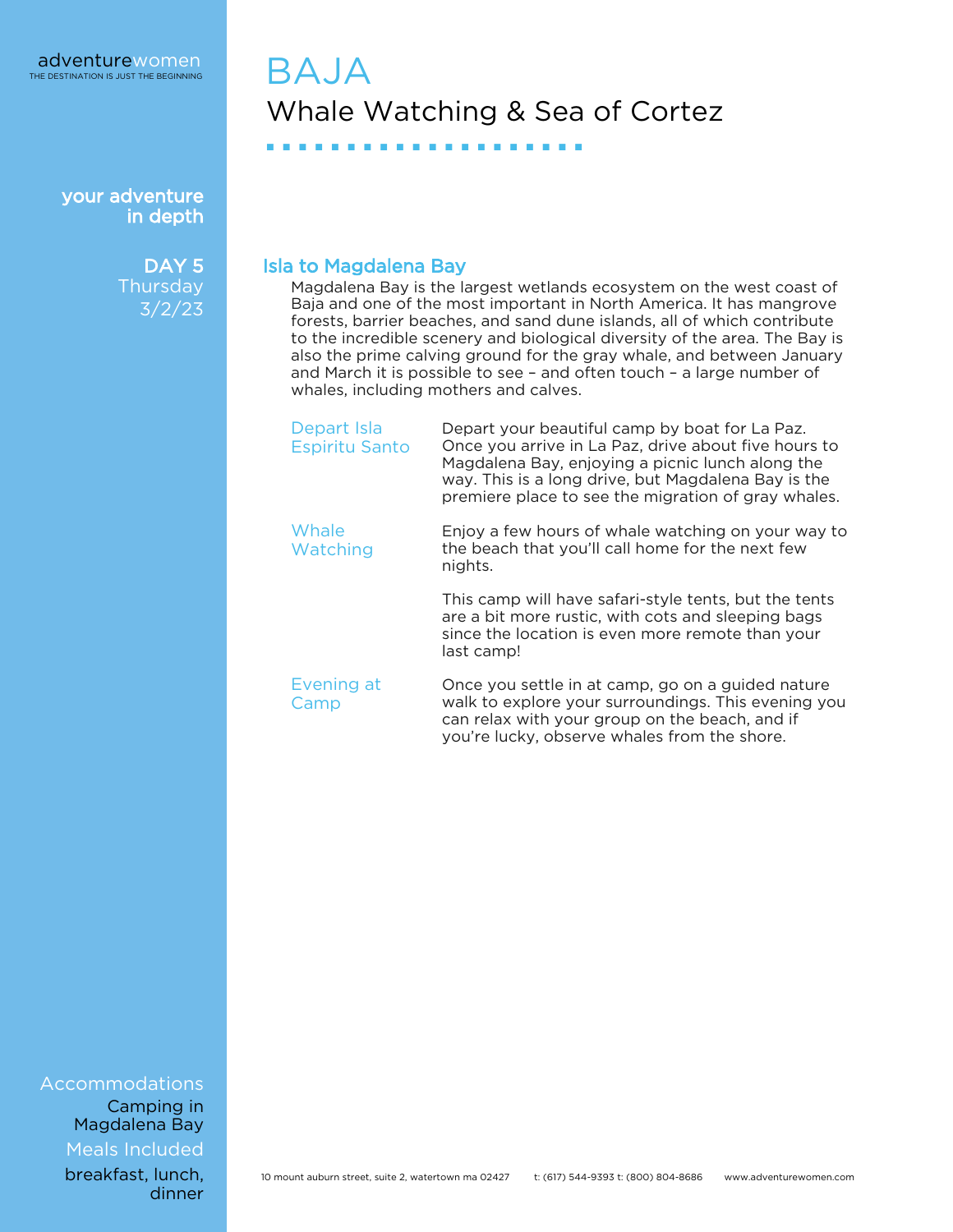> DAY<sub>6</sub> **Friday** 3/3/23

## BAJA Whale Watching & Sea of Cortez

■ ■ ■ ■ ■ ■ ■ ■ ■ ■ ■ ■ ■ ■ ■ ■ ■ ■ ■ ■

Magdalena Bay

The gray whale is the largest animal to have ever exhibited friendliness towards humans. There is little to compare with the experience of closely observing a mother nurse her calf, or seeing juveniles leaping exuberantly out of the water. They frolic, breach, spyhop, and lobtail, while spouting heart-shaped clouds of mist into the cool midday air. The young calves are especially curious, following and on occasion even nuzzling up to the whale-watching skiffs. Sometimes they catch a ride on their mother's backs! If you're a wildlife lover, this is an unforgettable experience.

| <b>Morning Whale</b><br>Watching | Head out onto the water for a morning of<br>interacting with whales. Highly experienced local<br>staff will ferry you through the waters of Magdalena<br>Bay to whale watch from motorized skiffs, perfect<br>conveyances from which to have a "whale's eye<br>view" of the Great Grays!                                                                                   |
|----------------------------------|----------------------------------------------------------------------------------------------------------------------------------------------------------------------------------------------------------------------------------------------------------------------------------------------------------------------------------------------------------------------------|
| Nature Walk                      | Enjoy lunch and a nature walk after your morning on<br>the water.                                                                                                                                                                                                                                                                                                          |
| Afternoon<br>Whale<br>Watching   | Head out for another afternoon of whale watching.<br>It is impossible to predict anything with wildlife, but<br>in the past, AdventureWomen guests have seen<br>mother whales bringing their babies up to the boat<br>to say hello, males sidling up and spouting water on<br>the boat, and gray whales bringing their heads out<br>of the water to look women in the eye. |

Accommodations

Meals Included Camping in Magdalena Bay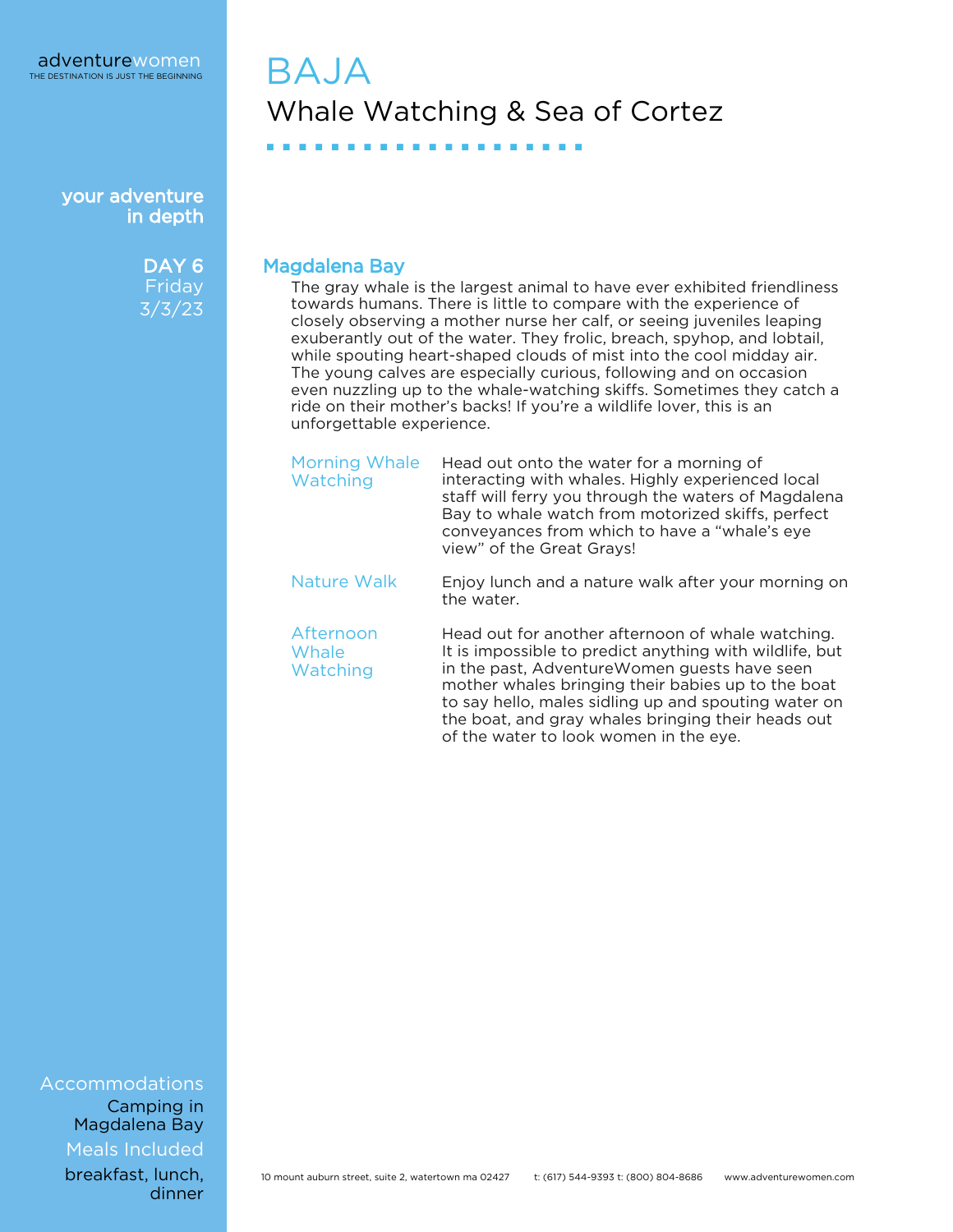> DAY<sub>7</sub> **Saturday** 3/4/23

## BAJA Whale Watching & Sea of Cortez

### Magdalena Bay to Todos Santos

■ ■ ■ ■ ■ ■ ■ ■ ■ ■ ■ ■ ■ ■ ■ ■ ■ ■ ■ ■

One of the most striking things about the Baja peninsula is the incredible juxtaposition of desert and sea, happy home to both cactus and seagull. Artists and photographers are lured here by the quality of light, marine sports enthusiasts come to enjoy the challenging fun above and below the surface of the inviting big blue sea, and the local residents enjoy a stress-free lifestyle, welcoming visitors who seek a multi-layered getaway.

| More Whale<br>Watching                 | Enjoy another couple of hours of whale watching,<br>spending a little bit more time with these majestic,<br>gentle creatures.                                                                 |
|----------------------------------------|-----------------------------------------------------------------------------------------------------------------------------------------------------------------------------------------------|
| <b>Drive to Todos</b><br><b>Santos</b> | Drive about five hours back from Magdalena Bay to<br>Todos Santos. Enjoy lunch at a local restaurant<br>along the way.                                                                        |
| <b>Farewell Dinner</b>                 | Start your farewell dinner with a mezcal tasting.<br>Reminisce over all of the memories you have made<br>and celebrate the end of an incredible trip with your<br>new AdventureWomen friends! |

#### Accommodations Los Colibris Casitas

Meals Included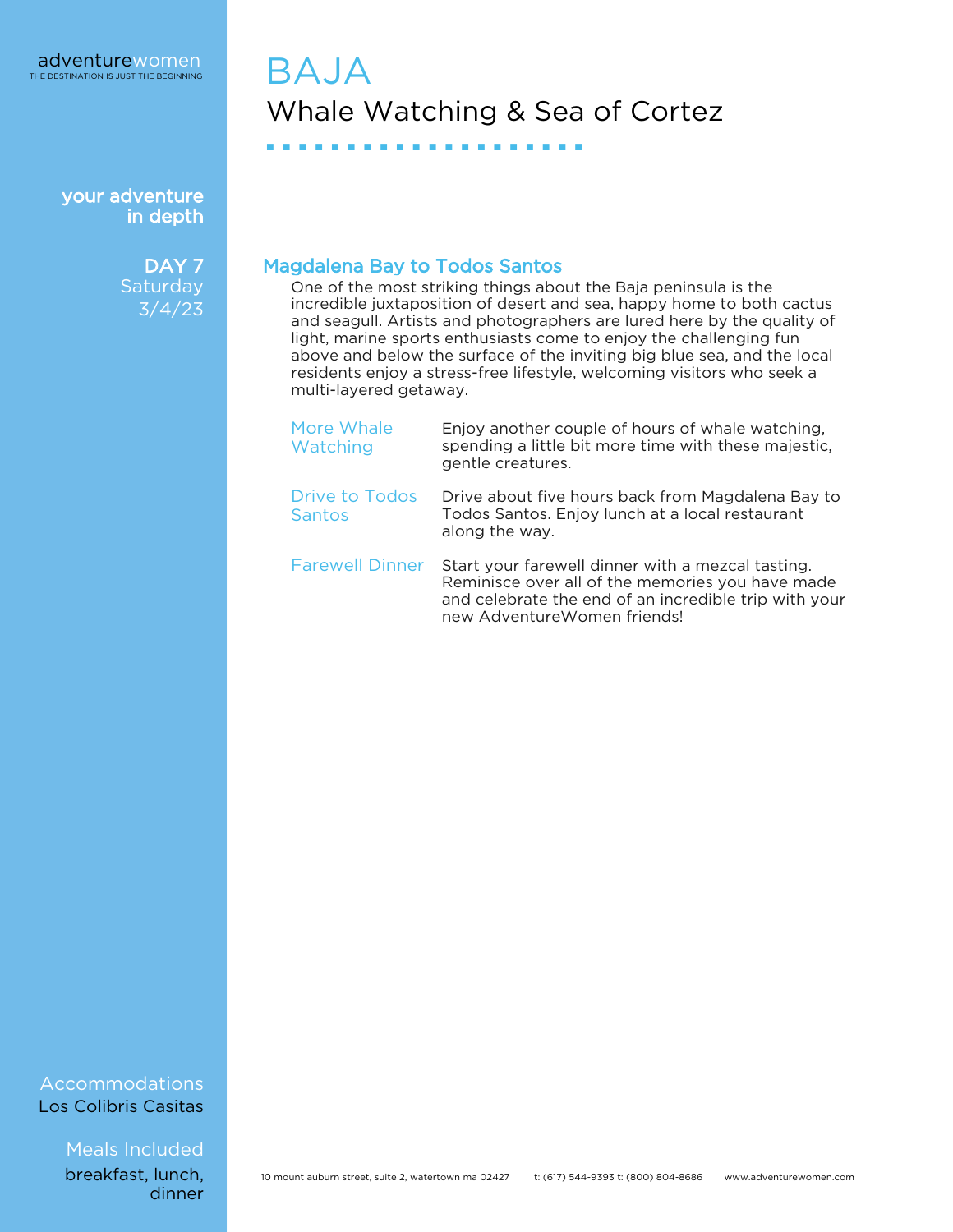> DAY<sub>8</sub> Sunday 3/5/23

## **BAJA** Whale Watching & Sea of Cortez

■ ■ ■ ■ ■ ■ ■ ■ ■ ■ ■ ■ ■ ■ ■ ■ ■ ■ ■ ■

#### Depart Todos Santos

After a fond farewell and breakfast, say "hasta luego" to your guide and new friends!

| Transfer to the    | Say goodbye to your new Adventure Women friends       |
|--------------------|-------------------------------------------------------|
| Airport            | as you transfer to the airport for your flights home. |
| Departure          | Depart from San Jose del Cabo Airport (SJD) today     |
| <b>Information</b> | after 12:00pm.                                        |

Please note: AdventureWomen will attempt to adhere to the itinerary as much as possible. However, certain conditions (political, climatic, environmental, and cultural) may necessitate changes in the itinerary. AdventureWomen reserves the right to alter any itinerary at any time, if necessary. We will attempt to notify participants of changes as far in advance as possible. Costs incurred by such changes will be the responsibility of the participants.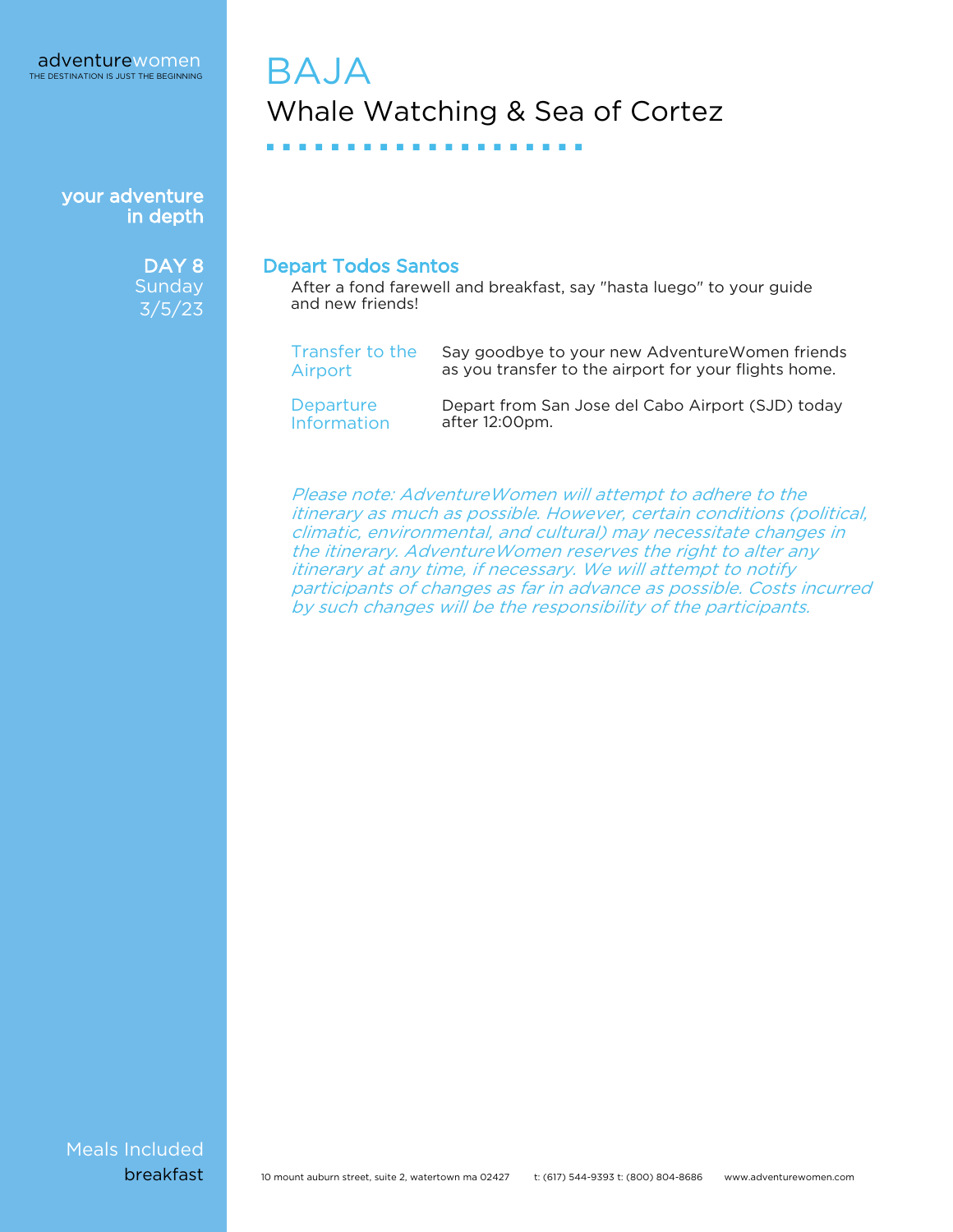### BAJA Whale Watching & Sea of Cortez ■ ■ ■ ■ ■ ■ ■ ■ ■ ■ ■ ■ ■ ■ ■ ■ ■ ■ ■ ■

your adventure in depth

### Accommodation Details

| <b>Los Colibris</b><br>Casitas       | Los Colibris - The Hummingbirds - is in Todos Santos, just a ten-<br>minute walk from the area's beautiful beaches. The property<br>features three big casas (houses), two casitas (little houses), and<br>two suites. Each building is configured and decorated in a unique<br>way. The accommodations all include kitchenette appliances, a<br>balcony, porch or patio, ceiling fans, and lovely views of the<br>Pacific Ocean and lagoon.<br>Amenities: En suite bathrooms with soap, shampoo, conditioner,<br>hair dryer; electricity; Wifi |
|--------------------------------------|-------------------------------------------------------------------------------------------------------------------------------------------------------------------------------------------------------------------------------------------------------------------------------------------------------------------------------------------------------------------------------------------------------------------------------------------------------------------------------------------------------------------------------------------------|
| Baja-Stayle<br><b>Beach Glamping</b> | You will love your base camp on one of the Isla Espiritu Santo's<br>most beautiful beaches! It features tents with real mattresses,<br>lovely linens, and pillows. The accommodations are so<br>comfortable that you won't want to leave. There is a kitchen tent<br>where your on-site chef makes wonderful meals for you every<br>day, and there are sun showers and portable toilets in separate<br>cabanas.                                                                                                                                 |
|                                      | Amenities: Composting toilet cabanas (not en suite); sun shower<br>cabanas with soap and shampoo; solar charging station for small<br>devices; campsite is off grid                                                                                                                                                                                                                                                                                                                                                                             |
| Camping in<br>Magdalena Bay          | This remote camp has safari-style tents with cots and sleeping<br>bags. There is a washroom tent with a portable toilet, but you<br>should bring biodegradable shower wipes to freshen up, as there<br>is no fresh water available for bathing. The island you'll stay on is<br>near where the lagoon mouth meets the ocean, and you should<br>be rewarded with whales swimming and playing all around the<br>camp.                                                                                                                             |
|                                      | Amenities: Composting toilet cabanas (not en suite); no showers<br>(we recommend dry shampoo and body wipes); no electricity or<br>charging stations; campsite is off grid                                                                                                                                                                                                                                                                                                                                                                      |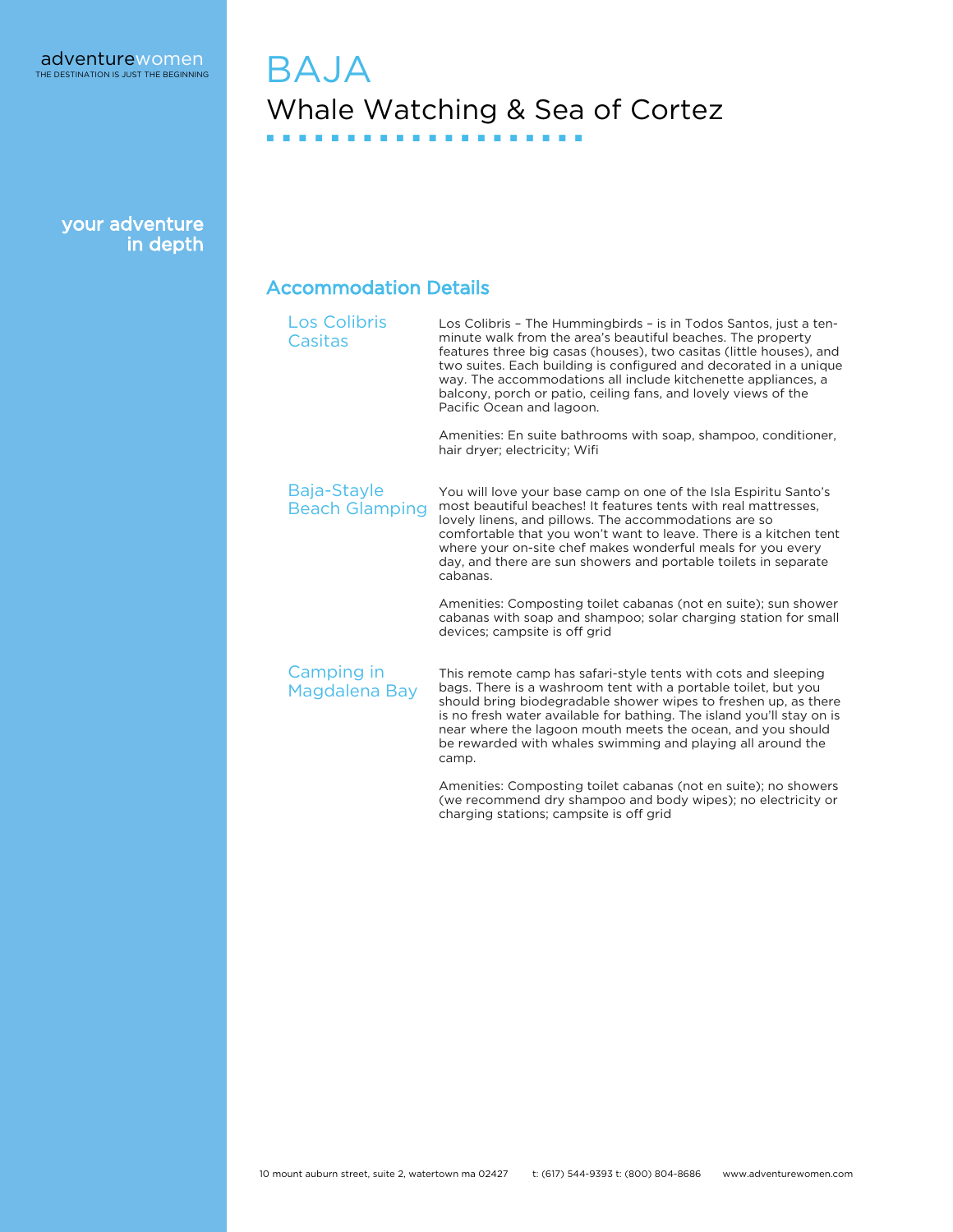BAJA Whale Watching & Sea of Cortez ■ ■ ■ ■ ■ ■ ■ ■ ■ ■ ■ ■ ■ ■ ■ ■ ■ ■ ■ ■

your adventure in depth

### Included:

- ▶ Accommodations as per itinerary based on double occupancy
- ► All meals as listed in the itinerary
- ► Guided sightseeing and activities as indicated in the itinerary
- ► Bi-lingual, naturalist guides throughout the trip
- ► All ground transportation
- ► One group transfer on arrival and departure
- ► Drinking water available in large jugs to refill personal bottles
- ► Happy hour on Isla Espiritu Santo
- ► Gratuities for drivers, hotel staff, wait staff, and luggage porters

### Not Included:

- ► International airfare to and from Baja
- ► Optional activities
- ► Meals not specified in the itinerary
- ► Alcoholic beverages (unless otherwise specified)
- ► Fees for passport, visas, immunizations, or travel insurance
- ► Cost of hospitalization or evacuation
- ► Items of a personal nature
- ▶ Gratuities for main guides, island staff, and boat captain